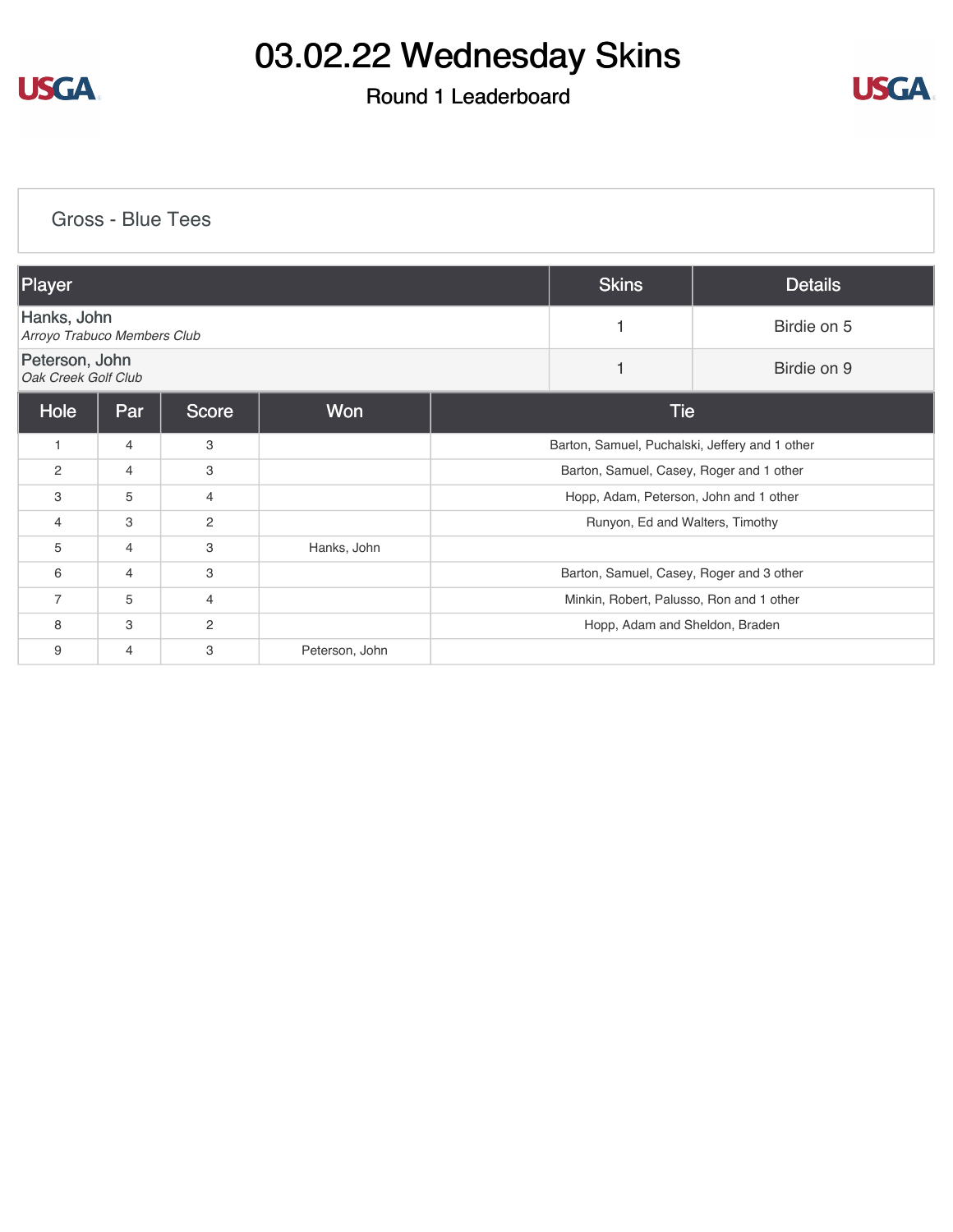

#### Round 1 Leaderboard



| <b>Net - Blue Tees</b> |                                       |                |                |  |                                                     |                        |  |  |
|------------------------|---------------------------------------|----------------|----------------|--|-----------------------------------------------------|------------------------|--|--|
| Player                 |                                       |                |                |  | <b>Skins</b><br><b>Details</b>                      |                        |  |  |
|                        | Peterson, John<br>Oak Creek Golf Club |                |                |  | $\overline{c}$                                      | Eagle on 3, Eagle on 9 |  |  |
| Hole                   | Par                                   | <b>Score</b>   | Won            |  | <b>Tie</b>                                          |                        |  |  |
| 1                      | $\overline{4}$                        | 3              |                |  | Barton, Samuel, De La Torre, Adrian III and 3 other |                        |  |  |
| 2                      | 4                                     | $\overline{2}$ |                |  | Barton, Samuel, Casey, Roger and 1 other            |                        |  |  |
| 3                      | 5                                     | 3              | Peterson, John |  |                                                     |                        |  |  |
| $\overline{4}$         | 3                                     | $\mathbf 1$    |                |  | Runyon, Ed and Walters, Timothy                     |                        |  |  |
| 5                      | 4                                     | 3              |                |  | Bennett, Dan, Hanks, John and 4 other               |                        |  |  |
| 6                      | $\overline{4}$                        | 3              |                |  | Barton, Samuel, Casey, Roger and 3 other            |                        |  |  |
| $\overline{7}$         | 5                                     | $\overline{4}$ |                |  | Minkin, Robert, Palusso, Ron and 1 other            |                        |  |  |
| 8                      | 3                                     | 2              |                |  | Bennett, Dan, Hopp, Adam and 3 other                |                        |  |  |
| 9                      | $\overline{4}$                        | $\overline{c}$ | Peterson, John |  |                                                     |                        |  |  |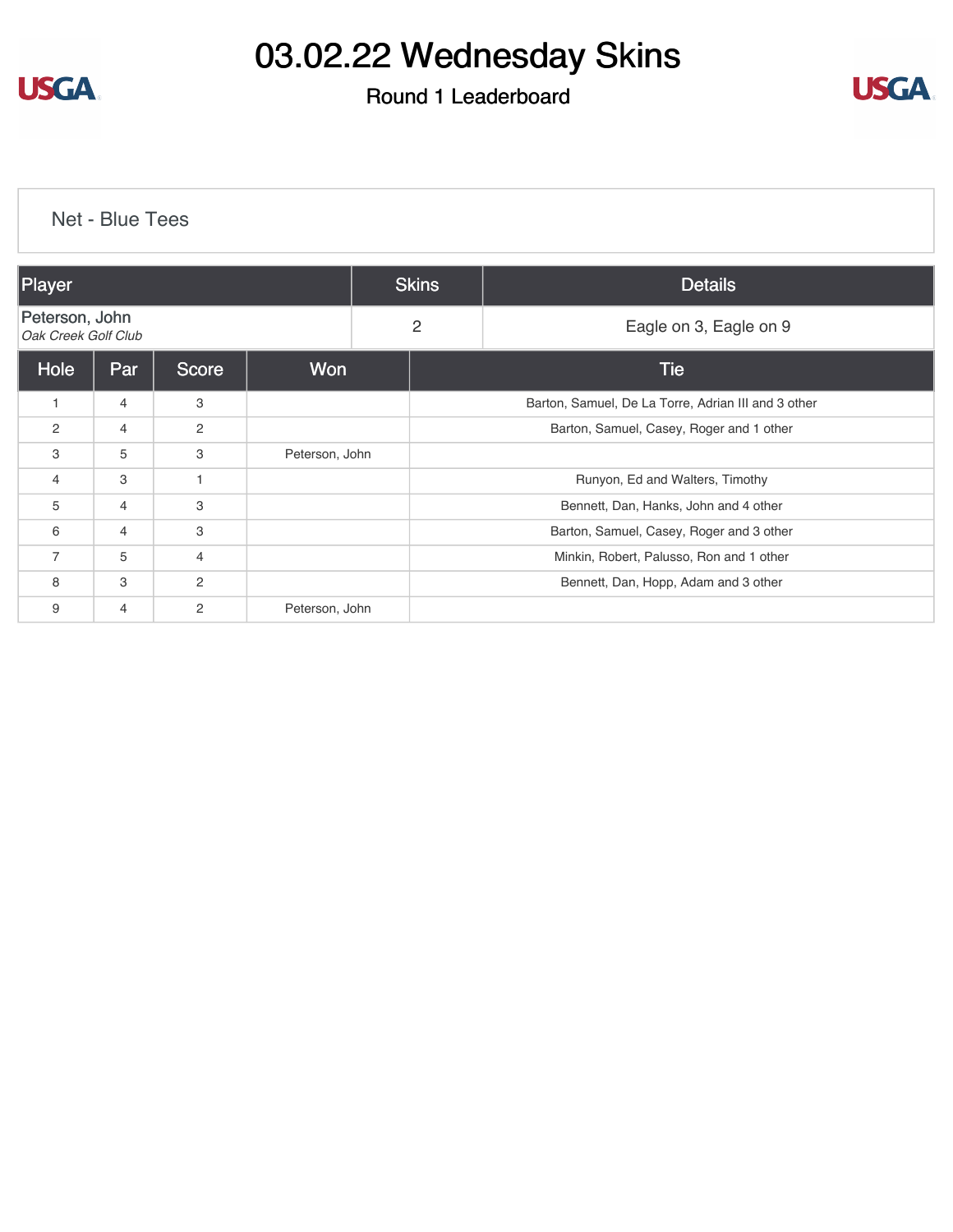

### Round 1 Leaderboard



#### [Gross - White Tees](https://cdn2.golfgenius.com/v2tournaments/8262617499388895243?called_from=&round_index=1)

| Player                                       |                |       |               |                                                | <b>Skins</b>     | <b>Details</b> |  |  |
|----------------------------------------------|----------------|-------|---------------|------------------------------------------------|------------------|----------------|--|--|
| Hurst, Robert<br>Arroyo Trabuco Members Club |                |       |               |                                                | Birdie on 7<br>1 |                |  |  |
| Deal, Tim<br>Arroyo Trabuco Members Club     |                |       |               |                                                | 1                | Birdie on 1    |  |  |
| Thomas, Tony<br>Arroyo Trabuco Members Club  |                |       |               |                                                | $\mathbf{1}$     | Birdie on 2    |  |  |
| Hole                                         | Par            | Score | Won           | <b>Tie</b>                                     |                  |                |  |  |
| $\mathbf{1}$                                 | $\overline{4}$ | 3     | Deal, Tim     |                                                |                  |                |  |  |
| $\overline{2}$                               | $\overline{4}$ | 3     | Thomas, Tony  |                                                |                  |                |  |  |
| 3                                            | 5              | 4     |               | Szal, Joe and Tucker, John                     |                  |                |  |  |
| $\overline{4}$                               | 3              | 3     |               | Deal, Tim, Fortier, Sebastien and 5 other      |                  |                |  |  |
| 5                                            | $\overline{4}$ | 4     |               | Fortier, Sebastien, Hurst, James and 1 other   |                  |                |  |  |
| 6                                            | $\overline{4}$ | 4     |               | Hurst, James, Smith, Drew and 2 other          |                  |                |  |  |
| $\overline{7}$                               | 5              | 4     | Hurst, Robert |                                                |                  |                |  |  |
| 8                                            | 3              | 3     |               | Fortier, Sebastien, Graffius, Mark and 6 other |                  |                |  |  |
| 9                                            | $\overline{4}$ | 4     |               | Hurst, James, Thomas, Tony and 1 other         |                  |                |  |  |